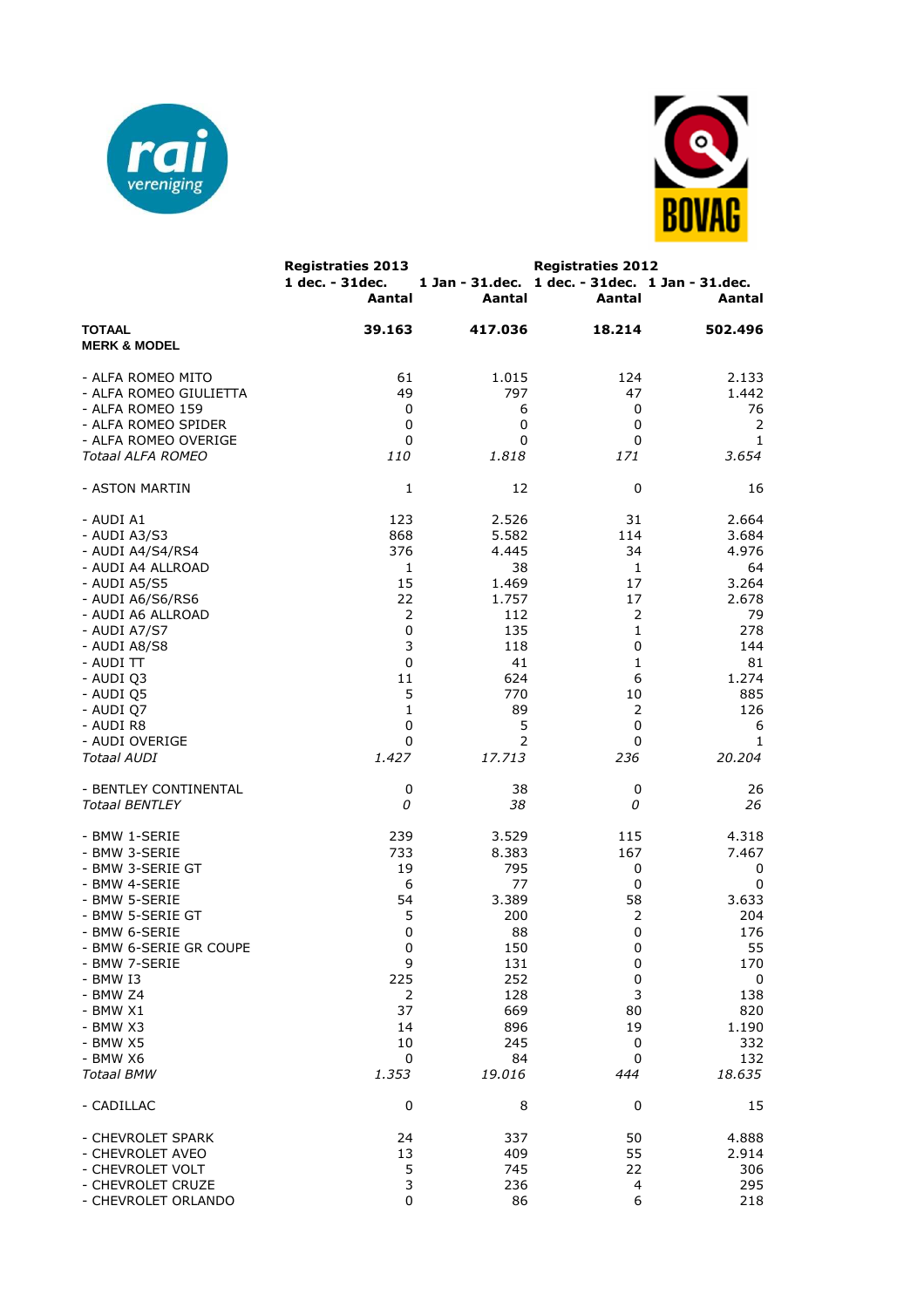| - CHEVROLET TRAX                      | 8              | 87           | 0              | 0           |
|---------------------------------------|----------------|--------------|----------------|-------------|
| - CHEVROLET CAPTIVA                   | 0              | 26           | 7              | 90          |
| <b>Totaal CHEVROLET</b>               | 53             | 1.926        | 144            | 8.711       |
| - CHEVROLET USA                       | $\overline{2}$ | 5            | $\mathbf 0$    | 4           |
| - CHRYSLER                            | 0              | 5            | 0              | 0           |
| - CITROEN C-ZERO                      | 21             | 29           | 3              | 110         |
| - CITROEN C1                          | 272            | 7.259        | 360            | 9.785       |
| - CITROEN C3                          | 376            | 4.111        | 227            | 5.513       |
| - CITROEN DS3                         | 116            | 2.329        | 184            | 4.007       |
| - CITROEN C3 PICASSO                  | 20             | 457          | 5              | 463         |
| - CITROEN C4                          | 12             | 629          | 10             | 1.107       |
| - CITROEN DS4                         | 10             | 266          | 17             | 591         |
| - CITROEN C4 AIRCROSS                 | 6              | 317          | 9              | 255         |
| - CITROEN C5                          | 6              | 314          | 10             | 753         |
| - CITROEN DS5                         | 101            | 2.030        | 215            | 1.271       |
| - CITROEN C6                          | 0              | 11           | 1              | 23          |
| - CITROEN C4 PICASSO                  | 128            | 1.564        | 15             | 1.456       |
| - CITROEN C8                          | 0              | 6            | 0              | 13          |
| - CITROEN C-CROSSER                   | 0              | 2            | 0              | 11          |
| - CITROEN NEMO                        | 0              | 5            | 0              | 30          |
| - CITROEN BERLINGO<br>- CITROEN JUMPY | 0              | 69           | 5              | 165         |
| - CITROEN JUMPER                      | 0              | 6            | 1              | 6           |
|                                       | 2              | 37           | 2              | 33          |
| - CITROEN OVERIGE                     | 0              | 3            | 0              | 3           |
| <b>Totaal CITROEN</b>                 | <i>1.070</i>   | 19.444       | 1.064          | 25.595      |
| - DACIA LOGAN                         | 37             | 65           | 0              | 445         |
| - DACIA SANDERO                       | 83             | 1.659        | 6              | 627         |
| - DACIA DUSTER                        | 1              | 151          | 38             | 996         |
| - DACIA LODGY                         | 25             | 990          | 45             | 102         |
| - DACIA DOKKER                        | 8              | 134          | $\mathbf 0$    | 0           |
| <b>Totaal DACIA</b>                   | 154            | 2.999        | 89             | 2.170       |
| - DAIHATSU                            | 0              | 0            | 0              | 149         |
| - FERRARI CALIFORNIA                  | 0              | 5            | 0              | 17          |
| - FERRARI 458                         | 0              | 15           | 0              | 10          |
| - FERRARI FF                          | 0              | 1            | 0              | 4           |
| - FERRARI OVERIGE                     | 0              | $\mathbf{1}$ | 0              | $\mathbf 0$ |
| Totaal FERRARI                        | 0              | 22           | 0              | 31          |
| - FIAT 500                            | 525            | 5.617        | 139            | 5.383       |
| - FIAT 500L                           | 76             | 875          | 1              | 16          |
| - FIAT PANDA                          | 260            | 5.029        | 271            | 8.226       |
| - FIAT PUNTO                          | 233            | 2.180        | 253            | 4.545       |
| - FIAT SEDICI                         | 6              | 78           | 6              | 164         |
| - FIAT BRAVO                          | 2              | 36           | $\overline{2}$ | 136         |
| - FIAT DOBLO                          | 6              | 65           | 1              | 175         |
| - FIAT QUBO                           | 0              | 51           | 8              | 120         |
| - FIAT BUS                            | 1              | 94           | 123            | 254         |
| - FIAT OVERIGE                        | 1              | 3            | 0              | 4           |
| Totaal FIAT                           | <i>1.110</i>   | 14.028       | 804            | 19.023      |
| - FISKER                              | 15             | 48           | 1              | 140         |
| - FORD KA                             | 48             | 1.407        | 46             | 6.598       |
| - FORD FIESTA                         | 432            | 8.427        | 547            | 10.326      |
| - FORD FUSION                         | 0              | 1            | 0              | 41          |
| - FORD B-MAX                          | 92             | 3.112        | 105            | 259         |
| - FORD FOCUS                          | 1.112          | 13.373       | 237            | 11.764      |
| - FORD C-MAX                          | 137            | 2.671        | 64             | 2.618       |
| - FORD KUGA                           | 15             | 431          | 1              | 102         |
| - FORD MONDEO                         | 48             | 1.455        | 33             | 2.458       |
| - FORD S-MAX                          | 15             | 430          | 6              | 824         |
| - FORD GALAXY                         | 3              | 225          | 1              | 387         |
| - FORD TRANSIT TOURNEO                | 1              | 194          | $\overline{2}$ | 467         |
| - FORD TOURNEO CUSTOM                 | 0              | 82           | 1              | 1           |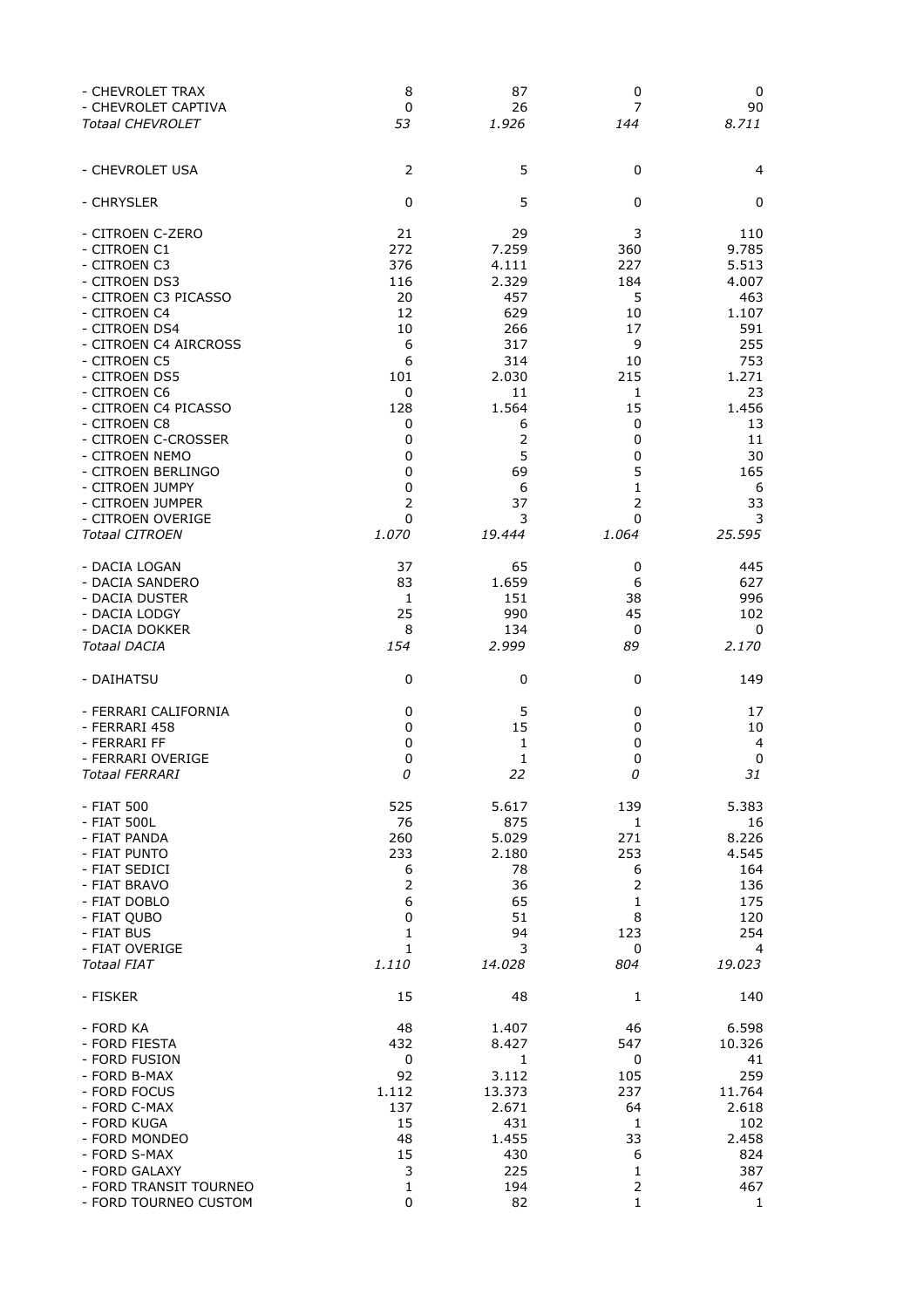| - FORD OVERIGE             | 1              | 5      | 0              | 9      |
|----------------------------|----------------|--------|----------------|--------|
| <b>Totaal FORD</b>         | 1.904          | 31.813 | 1.043          | 35.854 |
| - HONDA JAZZ               | 27             | 628    | 17             | 1.393  |
| - HONDA CIVIC              | 10             | 547    | 10             | 620    |
| - HONDA INSIGHT            | 8              | 245    | 74             | 595    |
| - HONDA ACCORD             | 1              | 43     | 3              | 100    |
| - HONDA CR-Z               | 1              | 32     | $\mathsf{2}\,$ | 83     |
| - HONDA CR-V               | 20             | 520    | 11             | 175    |
| Totaal HONDA               | 67             | 2.015  | 117            | 2.966  |
| - HYUNDAI I 10             | 202            | 3.887  | 220            | 6.441  |
| - HYUNDAI I 20             | 58             | 2.229  | 192            | 3.493  |
| - HYUNDAI I 30             | 28             | 1.333  | 140            | 3.054  |
| - HYUNDAI I 40             | 107            | 646    | 95             | 2.394  |
| - HYUNDAI VELOSTER         | 31             | 110    | $\mathsf{2}\,$ | 73     |
| - HYUNDAI GENESIS          | 1              | 7      | 0              | 10     |
| - HYUNDAI IX20             | 28             | 1.505  | 61             | 2.990  |
| - HYUNDAI IX35             | 68             | 1.182  | 36             | 2.961  |
| - HYUNDAI SANTA FE         | 4              | 253    | 3              | 204    |
| - HYUNDAI OVERIGE          | 0              | 1      | 0              | 3      |
| <b>Totaal HYUNDAI</b>      | 527            | 11.153 | 749            | 21.623 |
| - INFINITI                 | 5              | 14     | 0              | 12     |
| - JAGUAR XF                | 5              | 282    | 0              | 272    |
| - JAGUAR XJ-SERIE          | $\overline{7}$ | 48     | 0              | 53     |
| - JAGUAR XK-SERIE          | 0              | 9      | 0              | 16     |
| - JAGUAR F-TYPE            | $\pmb{0}$      | 64     | 0              | 0      |
| <b>Totaal JAGUAR</b>       | 12             | 403    | 0              | 341    |
| - JEEP COMPASS             | 3              | 103    | 4              | 284    |
| - JEEP PATRIOT             | 0              | 2      | 0              | 10     |
| - JEEP (GR)CHEROKEE        | 5              | 53     | 1              | 71     |
| - JEEP WRANGLER            | $\overline{2}$ | 8      | 0              | 22     |
| <b>Totaal JEEP</b>         | 10             | 166    | 5              | 387    |
| - KIA PICANTO              | 848            | 10.764 | 409            | 11.364 |
| - KIA RIO                  | 202            | 4.757  | 206            | 7.478  |
| - KIA SOUL                 | 0              | 21     | 2              | 146    |
| - KIA VENGA                | 66             | 1.678  | 41             | 1.629  |
| - KIA CEED                 | 47             | 2.829  | 138            | 2.335  |
| - KIA OPTIMA               | 81             | 350    | 4              | 166    |
| - KIA CARENS               | 8              | 791    | 0              | 0      |
| - KIA SPORTAGE             | 70             | 2.115  | 55             | 4.056  |
| - KIA SORENTO              | 7              | 152    | 1              | 147    |
| Totaal KIA                 | 1.329          | 23.457 | 856            | 27.321 |
| - LAMBORGHINI              | 0              | 4      | $\mathbf 0$    | 2      |
| - LANDWIND CV9             | 0              | 13     | $\mathbf{1}$   | 26     |
| <b>Totaal LANDWIND</b>     | 0              | 13     | 1              | 26     |
| - LANCIA YPSILON           | 20             | 354    | 8              | 491    |
| - LANCIA MUSA              | 0              | 2      | 0              | 32     |
| - LANCIA DELTA             | 2              | 33     | 2              | 121    |
| - LANCIA FLAVIA            | 0              | 7      | 0              | 7      |
| - LANCIA THEMA             | $\overline{2}$ | 27     | $\overline{2}$ | 67     |
| - LANCIA VOYAGER           | $\overline{2}$ | 38     | 3              | 113    |
| <b>Totaal LANCIA</b>       | 26             | 461    | 15             | 831    |
| - LAND ROVER FREELANDER    | 4              | 113    | 1              | 126    |
| - LAND ROVER RANGE ROVER E | 13             | 630    | 4              | 924    |
| - LAND ROVER DISCOVERY     | 0              | 55     | 3              | 105    |
| - LAND ROVER RANGE ROVER S | 11             | 154    | 5              | 132    |
| - LAND ROVER RANGE ROVER   | 5              | 335    | 0              | 55     |
| <b>Totaal LAND ROVER</b>   | 33             | 1.287  | 13             | 1.342  |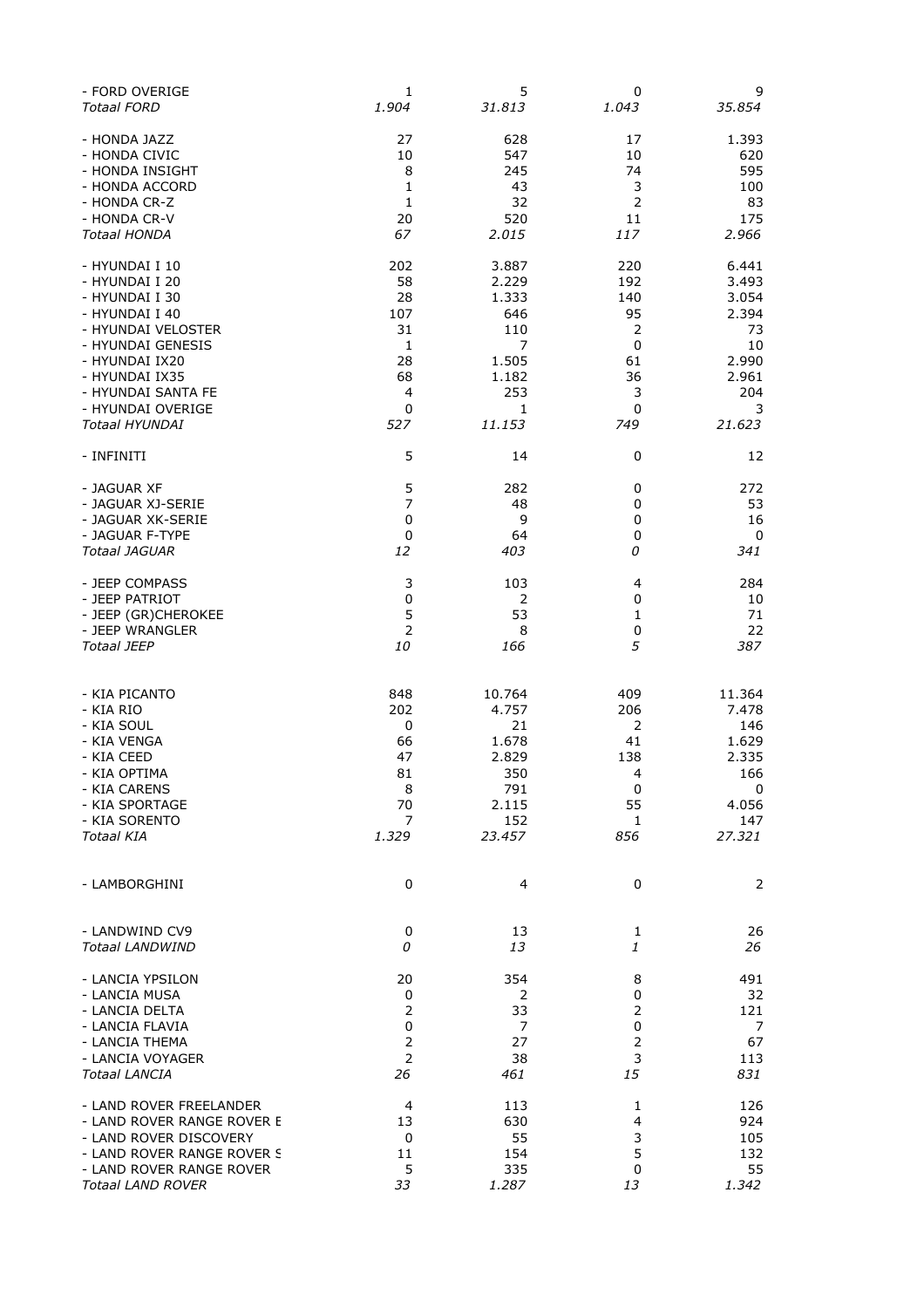| - LEXUS CT                                     | 58             | 1.013                | 29             | 3.543             |
|------------------------------------------------|----------------|----------------------|----------------|-------------------|
| - LEXUS IS                                     | 18             | 323                  | 0              | 56                |
| - LEXUS GS                                     | 0              | 57                   | 0              | 100               |
| - LEXUS LS<br>- LEXUS LFA                      | 0<br>0         | 29<br>1              | 0<br>0         | $\mathbf{1}$<br>0 |
| - LEXUS RX                                     | $\overline{2}$ | 165                  | $\overline{2}$ | 220               |
| <b>Totaal LEXUS</b>                            | 78             | 1.588                | 31             | 3.920             |
| - MASERATI                                     | 1              | 25                   | $\mathbf 0$    | 1                 |
| - MAZDA 2                                      | 38             | 905                  | 108            | 1.968             |
| - MAZDA 3                                      | 67             | 349                  | 15             | 309               |
| - MAZDA 6                                      | 78             | 1.033                | 317            | 909               |
| - MAZDA 5                                      | 18             | 144                  | 6              | 282               |
| - MAZDA MX-5                                   | 6              | 34                   | 0              | 55                |
| - MAZDA CX-5                                   | 81             | 2.887                | 31             | 2.620             |
| - MAZDA OVERIGE                                | 0              | 2                    | 0              | 1                 |
| <b>Totaal MAZDA</b>                            | 288            | 5.354                | 477            | 6.144             |
| - MB A-KLASSE                                  | 45             | 2.696                | 79             | 1.888             |
| - MB B-KLASSE                                  | 91             | 2.581                | 58             | 3.433             |
| - MB CLA-KLASSE                                | 59             | 850                  | $\pmb{0}$      | 0                 |
| - MB C-KLASSE                                  | 40             | 1.561                | 26             | 2.609             |
| - MB E-KLASSE                                  | 47             | 1.524                | 16             | 1.217             |
| - MB CLS-KLASSE                                | 3              | 119                  | 1              | 125               |
| - MB S-KLASSE                                  | $\overline{2}$ | 127                  | 1              | 73                |
| - MB CL-KLASSE<br>- MB SL-KLASSE               | 0              | $\overline{2}$<br>17 | 0              | 5                 |
| - MB SLS-KLASSE                                | $\pmb{0}$<br>3 | 12                   | 0<br>0         | 39<br>26          |
| - MB SLK-KLASSE                                | $\mathbf 1$    | 57                   | 1              | 103               |
| - MB GL-KLASSE                                 | 0              | 72                   | 0              | 9                 |
| - MB GLK-KLASSE                                | 9              | 180                  | 2              | 300               |
| - MB G-KLASSE                                  | 0              | 7                    | 0              | 6                 |
| - MB M-KLASSE                                  | 9              | 259                  | 5              | 424               |
| - MB R-KLASSE                                  | $\pmb{0}$      | 11                   | 0              | 30                |
| - MB CITAN                                     | 5              | 67                   | 0              | 0                 |
| - MB VIANO                                     | $\mathbf{1}$   | 23                   | 0              | 47                |
| - MB VITO<br>- MB SPRINTER                     | 7<br>78        | 127<br>532           | 10<br>32       | 175<br>757        |
| - MB OVERIGE                                   | 1              | 3                    | 0              | 4                 |
| <b>Totaal MERCEDES</b>                         | 401            | 10.827               | 231            | 11.270            |
|                                                |                |                      |                |                   |
| - MINI MINI                                    | 125            | 2.353                | 80             | 2.692             |
| - MINI COUNTRYMAN                              | 25             | 930                  | 35             | 1.350             |
| - MINI PACEMAN<br><b>Totaal MINI</b>           | 4<br>154       | 142<br>3.425         | 0<br>115       | 0<br>4.042        |
|                                                |                |                      |                |                   |
| - MITSUBISHI I-MIEV                            | 7              | 52                   | 0              | 13                |
| - MITSUBISHI COLT                              | 6              | 167                  | 43             | 998               |
| - MITSUBISHI SPACE STAR                        | 163            | 2.532                | 0              | 0                 |
| - MITSUBISHI LANCER                            | 10             | 85                   | 3              | 202               |
| - MITSUBISHI ASX                               | 28             | 679                  | 15             | 1.341             |
| - MITSUBISHI GRANDIS<br>- MITSUBISHI OUTLANDER | 0<br>4.988     | 1<br>8.726           | 0<br>18        | 4<br>1.024        |
| - MITSUBISHI PAJERO                            | 0              | $\mathbf{1}$         | 0              | 1                 |
| <b>Totaal MITSUBISHI</b>                       | 5.202          | 12.243               | 79             | 3.583             |
|                                                |                |                      |                |                   |
| - NISSAN PIXO                                  | 100            | 600                  | 86             | 1.330             |
| - NISSAN MICRA                                 | 71             | 1.217                | 77             | 1.437             |
| - NISSAN JUKE<br>- NISSAN NOTE                 | 23<br>194      | 884<br>963           | 45<br>22       | 1.555<br>716      |
| - NISSAN LEAF                                  | 110            | 462                  | 16             | 265               |
| - NISSAN NV200                                 | 2              | 25                   | 1              | 100               |
| - NISSAN QASHQAI                               | 236            | 2.491                | 79             | 3.950             |
| - NISSAN 370Z                                  | $\mathbf{1}$   | 5                    | 0              | $\overline{4}$    |
| - NISSAN GT-R                                  | $\mathbf 0$    | 4                    | 0              | 12                |
| - NISSAN X-TRAIL                               | 1              | 15                   | 0              | 14                |
| - NISSAN MURANO                                | 1              | 4                    | 1              | 17                |
| - NISSAN OVERIGE                               | 0              | 13                   | 0              | 5                 |
| <b>Totaal NISSAN</b>                           | 739            | 6.683                | 327            | 9.405             |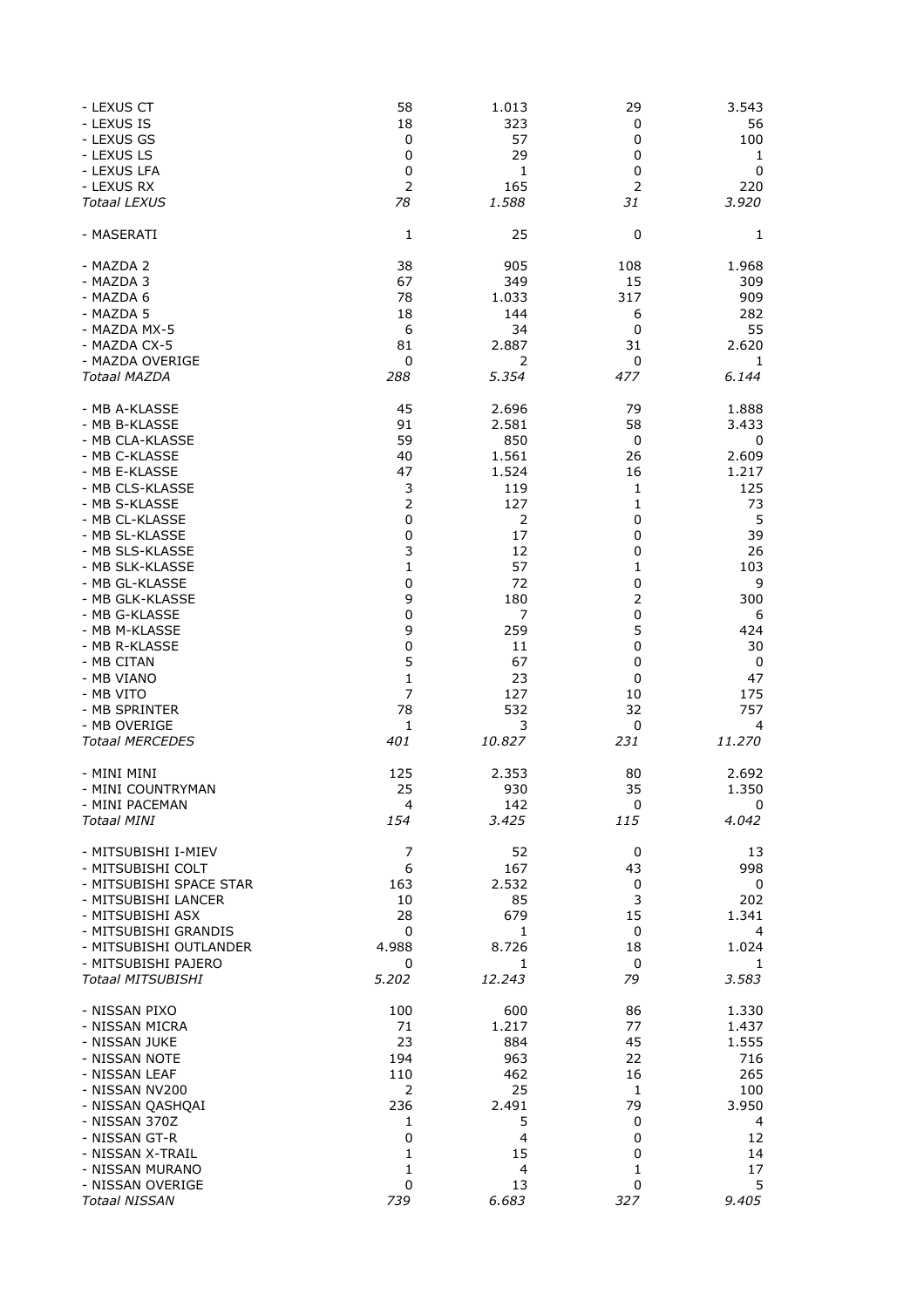| - OPEL AGILA                  | 185            | 1.569          | 35             | 5.677          |
|-------------------------------|----------------|----------------|----------------|----------------|
| - OPEL ADAM                   | 43             | 1.252          | 1              | 1              |
| - OPEL AMPERA                 | 703            | 2.207          | 240            | 2.696          |
| - OPEL CORSA                  | 455            | 6.102          | 529            | 9.366          |
| - OPEL MERIVA<br>- OPEL ASTRA | 116<br>103     | 2.203<br>4.260 | 125<br>126     | 3.003<br>8.017 |
| - OPEL CASCADA                | $\overline{2}$ | 155            | $\mathbf 0$    | 0              |
| - OPEL INSIGNIA               | 245            | 1.936          | 184            | 3.986          |
| - OPEL ZAFIRA                 | 165            | 2.310          | 54             | 2.381          |
| - OPEL MOKKA                  | 124            | 1.551          | 31             | 187            |
| - OPEL ANTARA                 | $\pmb{0}$      | 20             | 3              | 67             |
| - OPEL COMBO                  | 3              | 70             | 1              | 32             |
| - OPEL VIVARO                 | 3              | 68             | 0              | 130            |
| - OPEL MOVANO                 | 0              | 5              | 0              | 4              |
| - OPEL OVERIGE                | $\mathbf 0$    | 1              | 0              | 0              |
| <b>Totaal OPEL</b>            | 2.147          | 23.709         | 1.329          | 35.547         |
| - PEUGEOT BIPPER              | 1              | 24             | 3              | 105            |
| - PEUGEOT BOXER               | 0              | 51             | 0              | 31             |
| - PEUGEOT EXPERT              | 0              | 0              | 0              | $\mathbf{1}$   |
| - PEUGEOT ION                 | 1              | 14             | $\overline{2}$ | 170            |
| - PEUGEOT 107                 | 565            | 10.011         | 681            | 15.762         |
| $-$ PEUGEOT 206+              | 0              | 2              | 0              | 371            |
| - PEUGEOT 207                 | $\overline{2}$ | 122            | 3              | 1.430          |
| - PEUGEOT 208                 | 837            | 9.431          | 620            | 7.820          |
| - PEUGEOT 2008                | 204            | 2.537          | 0              | 0              |
| - PEUGEOT 308                 | 186            | 1.245          | 30             | 2.050          |
| - PEUGEOT 3008                | 37             | 1.900          | 32             | 1.659          |
| - PEUGEOT 508                 | 196            | 3.918          | 193            | 8.566          |
| - PEUGEOT RCZ                 | 11             | 104            | $\overline{2}$ | 210            |
| - PEUGEOT 5008                | 18             | 785            | 66             | 1.863          |
| - PEUGEOT 807                 | 0              | 13             | 1              | 26             |
| - PEUGEOT 4007                | $\mathbf 0$    | 0              | 0              | 7              |
| - PEUGEOT PARTNER             | 1              | 78             | 3              | 157            |
| - PEUGEOT OVERIGE             | 0              | 7              | 0              | 6              |
| <b>Totaal PEUGEOT</b>         | 2.059          | 30.242         | 1.636          | 40.234         |
| - PORSCHE 911                 | 2              | 284            | 0              | 304            |
| - PORSCHE BOXSTER             | $\mathbf 0$    | 88             | 0              | 59             |
| - PORSCHE CAYMAN              | $\mathbf 0$    | 34             | 0              | 5              |
| - PORSCHE CAYENNE             | 1              | 275            | $\mathbf 2$    | 358            |
| - PORSCHE PANAMERA            | 10             | 168            | $\pmb{0}$      | 218            |
| <b>Totaal PORSCHE</b>         | 13             | 849            | $\overline{2}$ | 944            |
| - RENAULT TWINGO              | 125            | 5.174          | 349            | 12.169         |
| - RENAULT WIND                | $\mathbf 0$    | 0              | 0              | 33             |
| - RENAULT ZOE                 | 205            | 547            | 0              | 0              |
| - RENAULT CLIO                | 903            | 12.152         | 253            | 5.069          |
| - RENAULT MODUS               | 0              | 15             | 3              | 473            |
| - RENAULT MEGANE              | 1.312          | 12.538         | 1.736          | 21.420         |
| - RENAULT FLUENCE             | 3              | 13             | 1              | 115            |
| - RENAULT LAGUNA              | 29             | 297            | 6              | 684            |
| - RENAULT CAPTUR              | 287            | 3.766          | 0              | 0              |
| - RENAULT KANGOO              | $\mathbf 0$    | 58             | 5              | 217            |
| - RENAULT SCENIC              | 123            | 2.316          | 67             | 3.172          |
| - RENAULT ESPACE              | 6              | 254            | 9              | 371            |
| - RENAULT TRAFIC              | 1              | 46             | $\mathbf 0$    | 93             |
| - RENAULT MASTER              | 0              | 8              | $\mathbf 0$    | 11             |
| - RENAULT OVERIGE             | 0              | 0              | 0              | 1              |
| <b>Totaal RENAULT</b>         | 2.994          | 37.184         | 2.429          | 43.828         |
| - SAAB                        | $\mathbf 0$    | 5              | 1              | 55             |
| - SSANGYONG                   | $\mathbf{1}$   | 11             | $\mathbf{1}$   | 25             |
| - SEAT IBIZA                  | 252            | 2.106          | 575            | 7.347          |
| - SEAT LEON                   | 604            | 2.635          | 42             | 1.127          |
| - SEAT TOLEDO                 | 23             | 302            | 0              | 0              |
| - SEAT EXEO                   | $\pmb{0}$      | 21             | $\mathbf 0$    | 170            |
| - SEAT MII                    | 445            | 3.640          | 90             | 1.836          |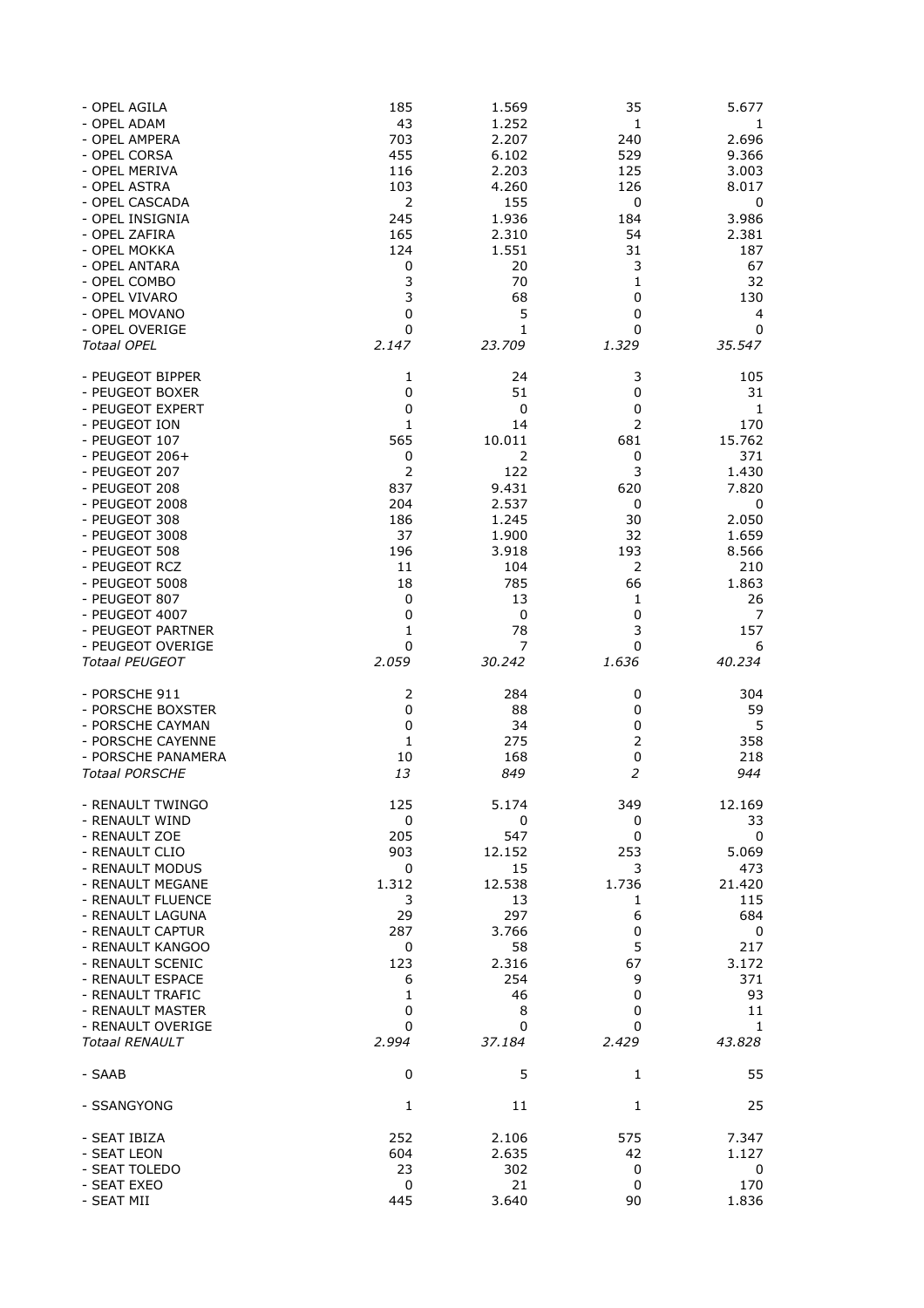| - SEAT ALTEA                         | 13        | 460            | 72             | 1.870          |
|--------------------------------------|-----------|----------------|----------------|----------------|
| - SEAT ALHAMBRA                      | 7         | 155            | 4              | 307            |
| Totaal SEAT                          | 1.344     | 9.319          | 783            | 12.657         |
| - SKODA CITIGO                       | 131       | 3.026          | 145            | 1.545          |
| - SKODA FABIA                        | 146       | 2.373          | 179            | 5.409          |
| - SKODA RAPID                        | 42        | 853            | 5              | 5              |
| - SKODA OCTAVIA                      | 1.265     | 4.952          | 62             | 5.020          |
| - SKODA SUPERB                       | 30        | 625            | 194            | 2.385          |
| - SKODA ROOMSTER                     | 12        | 155            | 6              | 223            |
| - SKODA YETI                         | 17        | 440            | 20             | 980            |
| <b>Totaal SKODA</b>                  | 1.643     | 12.424         | 611            | 15.567         |
| - SMART SMART                        | 29        | 346            | 31             | 469            |
| <b>Totaal SMART</b>                  | 29        | 346            | 31             | 469            |
| - SUBARU JUSTY                       | 0         | 0              | 0              | 7              |
| - SUBARU TREZIA                      | 2         | 107            | 0              | 241            |
| - SUBARU IMPREZA                     | 0         | 1              | 0              | 10             |
| - SUBARU LEGACY                      | 0         | 16             | 2              | 53             |
| - SUBARU BRZ                         | 0         | 1              | $\mathbf{1}$   | 22             |
| - SUBARU OUTBACK                     | 0         | 15             | 1              | 41             |
| - SUBARU FORESTER                    | 9         | 405            | 7              | 234            |
| - SUBARU XV                          | 5         | 154            | $\overline{2}$ | 343            |
| - SUBARU OVERIGE                     | 0         | $\overline{2}$ | 0              | 0              |
| Totaal SUBARU                        | 16        | 701            | 13             | 951            |
| - SUZUKI ALTO                        | 260       | 3.743          | 110            | 5.236          |
|                                      | 191       | 2.643          | 49             | 4.053          |
| - SUZUKI SWIFT                       |           |                |                |                |
| - SUZUKI SPLASH                      | 95<br>7   | 1.338<br>368   | 55             | 2.439<br>691   |
| - SUZUKI SX4<br>- SUZUKI SX4 S-CROSS | 102       | 582            | 10             |                |
|                                      |           |                | 0              | 0              |
| - SUZUKI KIZASHI                     | 0         | 13             | 0              | 35             |
| - SUZUKI GRAND VITARA                | 0         | $\overline{7}$ | 1              | 17             |
| - SUZUKI JIMNY                       | 1         | 23             | $\overline{2}$ | 46             |
| <b>Totaal SUZUKI</b>                 | 656       | 8.717          | 227            | 12.517         |
| - TESLA MODEL S                      | 578       | 1.194          | 0              | 0              |
| - TESLA ROADSTER                     | 0         | 1              | 2              | 26             |
| Totaal TESLA                         | 578       | 1.195          | 2              | 26             |
| - TH!NK                              | 1         | 6              | 1              | 9              |
| - TOYOTA AYGO                        | 433       | 6.962          | 754            | 8.472          |
| - TOYOTA IQ                          | 0         | 56             | 3              | 103            |
| - TOYOTA YARIS                       | 511       | 6.502          | 208            | 10.149         |
| - TOYOTA VERSO-S                     | 40        | 756            | 58             | 2.058          |
| - TOYOTA URBAN CRUISER               | 0         | 22             | 0              | 70             |
| - TOYOTA AURIS                       | 698       | 6.875          | 38             | 3.478          |
| - TOYOTA VERSO                       | 17        | 482            | 12             | 807            |
| - TOYOTA PRIUS                       | 829       | 3.731          | 220            | 3.549          |
| - TOYOTA PRIUS PLUS                  | 302       | 2.493          | 149            | 3.430          |
| - TOYOTA AVENSIS                     | 4         | 269            | 5              | 933            |
| - TOYOTA RAV4                        | 8         | 583            | 7              | 505            |
| - TOYOTA LAND CRUISER                | 5         | 42             | 1              | 46             |
| - TOYOTA GT86                        | 0         | 14             | 0              | 113            |
| - TOYOTA OVERIGE                     | 0         | 2              | 0              | 4              |
| Totaal TOYOTA                        | 2.847     | 28.789         | 1.455          | 33.717         |
|                                      |           |                |                |                |
|                                      |           |                |                |                |
| - VW FOX                             | 0         | 0              | 0              | 2              |
| - VW POLO                            | 1.073     | 9.749          | 1.171          | 18.758         |
| - VW GOLF                            | 679       | 14.521         | 106            | 9.694          |
| - VW GOLF PLUS                       | 97        | 894            | 34             | 1.584          |
| - VW CALIFORNIA                      | 2         | 71             | 2              | 83             |
| - VW CRAFTER                         | 1         | 133            | 12             | 187            |
| - VW EOS                             | 0         | 15             | 0              | 72             |
| - VW (NEW) BEETLE                    | 2         | 364            | 3              | 443            |
| - VW SCIROCCO                        | $\pmb{0}$ | 68             | 1              | 212            |
| - VW JETTA<br>- VW PASSAT            | 822<br>61 | 2.809<br>1.653 | 13<br>224      | 1.044<br>8.254 |